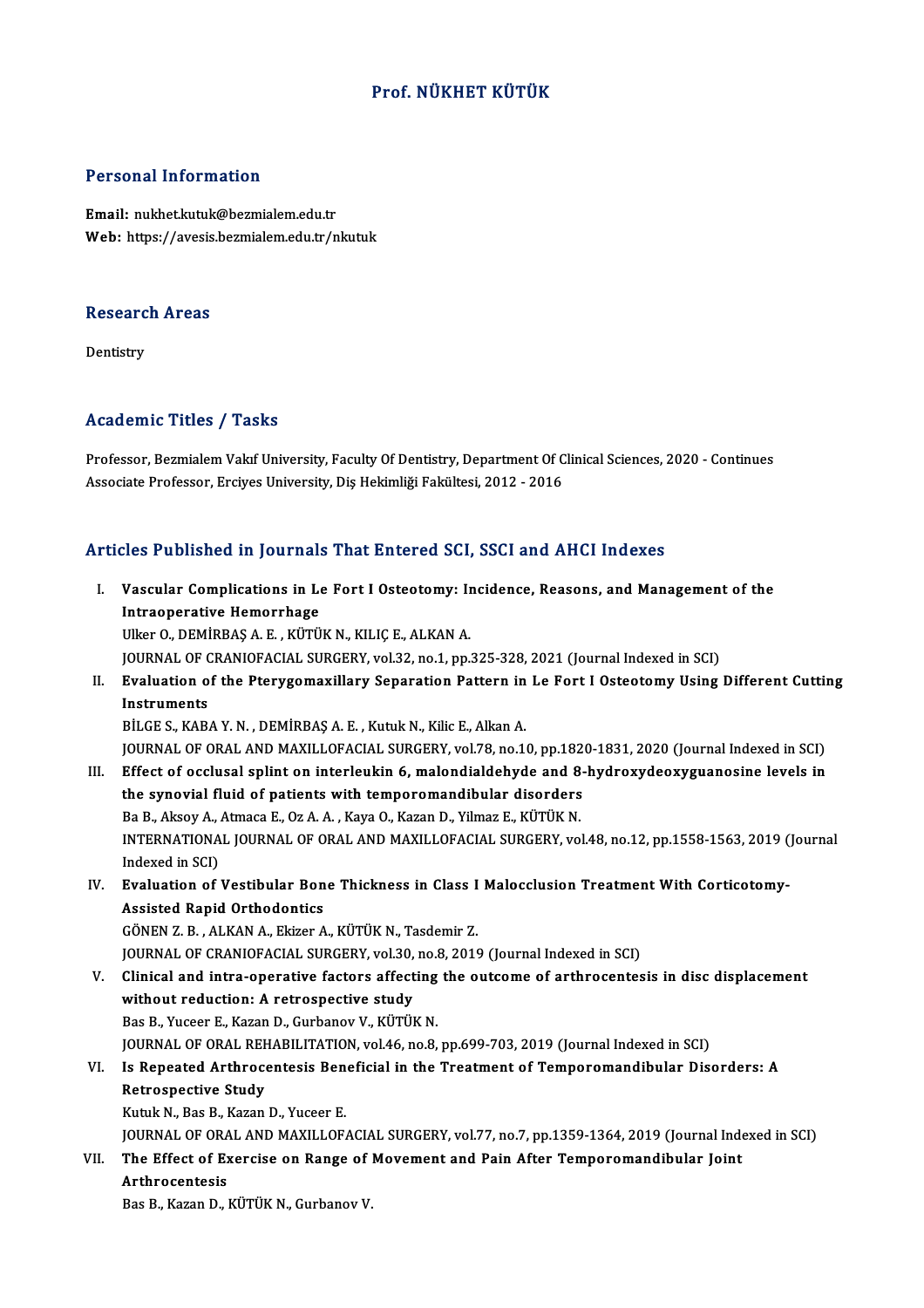JOURNAL OF ORAL AND MAXILLOFACIAL SURGERY, vol.76, no.6, pp.1181-1186, 2018 (Journal Indexed in SCI)<br>Companison of the Anglassia Effects of Pulse Bodiefrequency and Crysophetion in Bobbits with

| VIII.  | JOURNAL OF ORAL AND MAXILLOFACIAL SURGERY, vol.76, no.6, pp.1181-1186, 2018 (Journal Indexed in SCI)<br>Comparison of the Analgesic Effects of Pulse Radiofrequency and Cryoablation in Rabbits with |
|--------|------------------------------------------------------------------------------------------------------------------------------------------------------------------------------------------------------|
|        | Mental Nerve Neuropathic Pain<br>Canpolat D. G., SOYLU E., DOĞRUEL F., Kutuk N., UĞUR F.                                                                                                             |
|        | NIGERIAN JOURNAL OF CLINICAL PRACTICE, vol.21, no.5, pp.585-590, 2018 (Journal Indexed in SCI)                                                                                                       |
| IX.    | Comparison of Ozone and Photo-Biomodulation Therapies on Mental Nerve Injury in Rats<br>YÜCESOY T., Kutuk N., Canpolat D. G., ALKAN A.                                                               |
|        | JOURNAL OF ORAL AND MAXILLOFACIAL SURGERY, vol.75, no.11, pp.2323-2332, 2017 (Journal Indexed in SCI)                                                                                                |
| X.     | Comparison of Bovine Bone-Autogenic Bone Mixture Versus Platelet-Rich Fibrin for Maxillary Sinus<br>Grafting: Histologic and Histomorphologic Study                                                  |
|        | Ocak H., Kutuk N., Demetoglu U., BALCIOĞLU E., Ozdamar S., ALKAN A.                                                                                                                                  |
|        | JOURNAL OF ORAL IMPLANTOLOGY, vol.43, no.3, pp.194-201, 2017 (Journal Indexed in SCI)                                                                                                                |
| XI.    | Comparison of ketamine-propofol and ketamine-dexmedetomidine combinations in children for                                                                                                            |
|        | sedation during tooth extraction                                                                                                                                                                     |
|        | Canpolat D. G., Yildirim M. D., Kutuk N., DOĞRUEL F., Ocak H., AKSU R., Alkan A.                                                                                                                     |
|        | JOURNAL OF THE PAKISTAN MEDICAL ASSOCIATION, vol.67, no.5, pp.693-697, 2017 (Journal Indexed in SCI)                                                                                                 |
| XII.   | Intravenous ketamine, propofol and propofol-ketamine combination used for pediatric dental                                                                                                           |
|        | sedation: A randomized clinical study                                                                                                                                                                |
|        | Canpolat D. G., Yildirim M. D., AKSU R., Kutuk N., Alkan A., Cantekin K.                                                                                                                             |
|        | PAKISTAN JOURNAL OF MEDICAL SCIENCES, vol.32, no.3, pp.682-687, 2016 (Journal Indexed in SCI)                                                                                                        |
| XIII.  | Reliability of Panoramic Radiography in Determination of Neurosensory Disturbances Related to                                                                                                        |
|        | Dental Implant Placement in Posterior Mandible                                                                                                                                                       |
|        | KÜTÜK N., GÖNEN Z. B., Yasar M. T., DEMİRBAŞ A. E., ALKAN A.                                                                                                                                         |
| XIV.   | IMPLANT DENTISTRY, vol.23, no.6, pp.648-652, 2014 (Journal Indexed in SCI)<br>Determination of lingual vascular canals in the interforaminal region before implant surgery to                        |
|        | prevent life-threatening bleeding complications                                                                                                                                                      |
|        | Kilic E., Doganay S., Ulu M., Celebi N., Yikilmaz A., Alkan A.                                                                                                                                       |
|        | CLINICAL ORAL IMPLANTS RESEARCH, vol.25, no.2, 2014 (Journal Indexed in SCI)                                                                                                                         |
| XV.    | Effect of Platelet-Rich Plasma on Fibrocartilage, Cartilage, and Bone Repair in Temporomandibular                                                                                                    |
|        | <b>Ioint</b>                                                                                                                                                                                         |
|        | Kutuk N., Bas B., SOYLU E., GÖNEN Z. B., Yilmaz C., BALCIOĞLU E., ÖZDAMAR S., Alkan A.                                                                                                               |
| XVI.   | JOURNAL OF ORAL AND MAXILLOFACIAL SURGERY, vol.72, no.2, pp.277-284, 2014 (Journal Indexed in SCI)<br>Anterior Mandibular Zone Safe for Implants                                                     |
|        | Kutuk N., DEMİRBAŞ A. E., GÖNEN Z. B., TOPAN C., Kilic E., Etoz O. A., Alkan A.                                                                                                                      |
|        | JOURNAL OF CRANIOFACIAL SURGERY, vol.24, no.4, 2013 (Journal Indexed in SCI)                                                                                                                         |
| XVII.  | Comparison of lidocaine metabolism for different anesthesia techniques in rabbits with liver disease                                                                                                 |
|        | Celebi N., Muglali M., Aksoy A., Yarim G., Yarim M., Guvenc D.                                                                                                                                       |
|        | ORAL SURGERY ORAL MEDICINE ORAL PATHOLOGY ORAL RADIOLOGY, vol.116, no.1, 2013 (Journal Indexed in                                                                                                    |
|        | SCI)                                                                                                                                                                                                 |
| XVIII. | Acute fetal distress following tooth extraction and abscess drainage in a pregnant patient with                                                                                                      |
|        | maxillofacial infection                                                                                                                                                                              |
|        | Celebi N., Kutuk M. S., TAŞ M., SOYLU E., Etoz O. A., Alkan A.                                                                                                                                       |
|        | AUSTRALIAN DENTAL JOURNAL, vol 58, no.1, pp.117-119, 2013 (Journal Indexed in SCI)                                                                                                                   |
| XIX.   | Graft Necrosis Occurred After Iliac Crest Reconstruction After Mandibular Segmental Resection of                                                                                                     |
|        | Ameloblastoma                                                                                                                                                                                        |
|        | Bulut E., Bekcioglu B., Bas B., Ozden B., Celebi N., Celenk P., Kulunk S.                                                                                                                            |
|        | JOURNAL OF CRANIOFACIAL SURGERY, vol.24, no.2, 2013 (Journal Indexed in SCI)                                                                                                                         |
| XX.    | Maxillary sinus floor augmentation in patients with maxillary sinus pseudocyst: case report                                                                                                          |
|        | Celebi N., GÖNEN Z. B., Kilic E., Etoz O., Alkan A.                                                                                                                                                  |
|        | ORAL SURGERY ORAL MEDICINE ORAL PATHOLOGY ORAL RADIOLOGY AND ENDODONTOLOGY, vol.112, no.6,                                                                                                           |
|        | 2011 (Journal Indexed in SCI)                                                                                                                                                                        |
|        |                                                                                                                                                                                                      |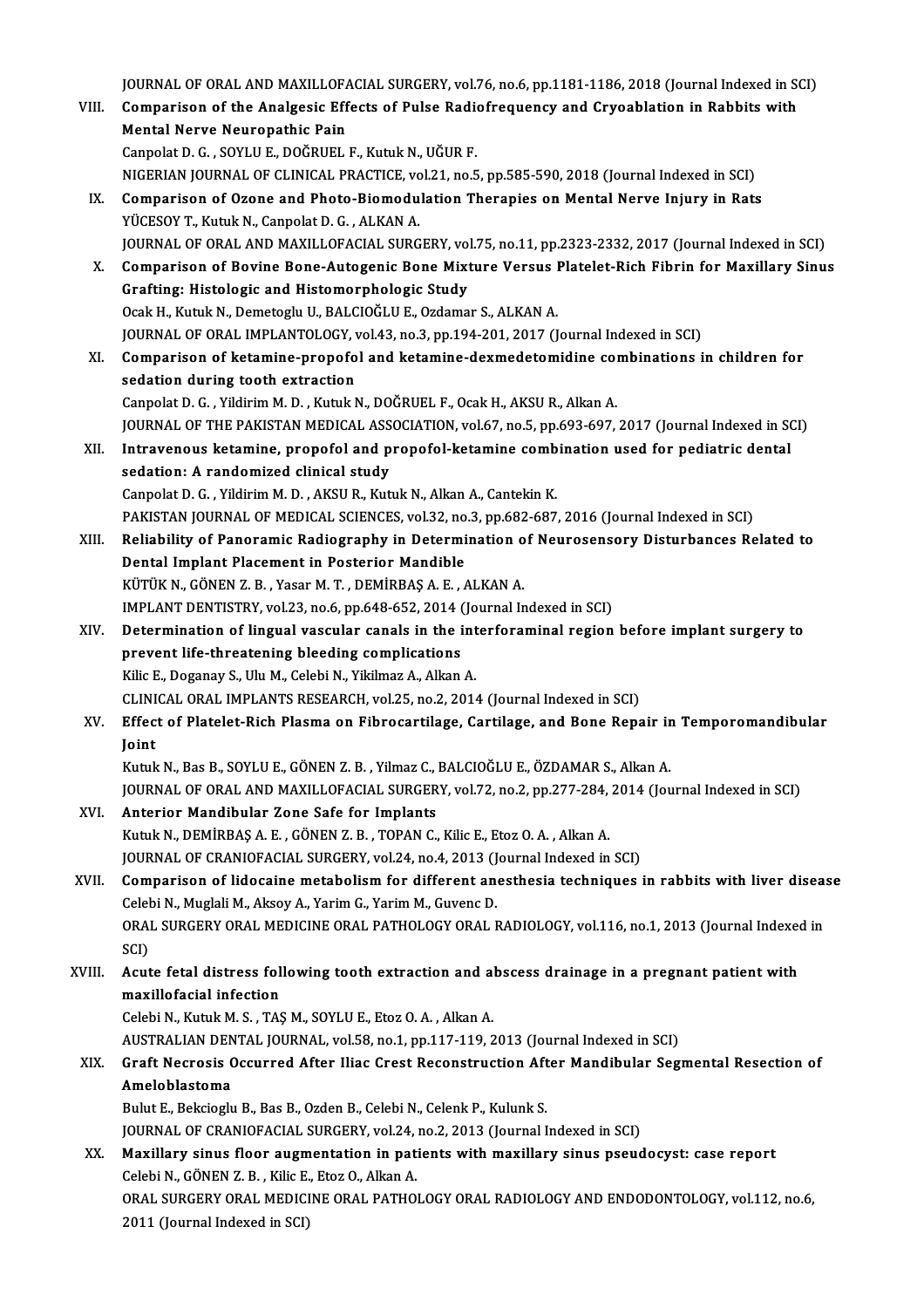| XXI.        | Development of a Mandibular Motion Simulator for Total Joint Replacement                                 |
|-------------|----------------------------------------------------------------------------------------------------------|
|             | Celebi N., Rohner E. C., Gateno J., Noble P. C., Ismaily S. K., Teichgraeber J. F., Xia J. J.            |
|             | JOURNAL OF ORAL AND MAXILLOFACIAL SURGERY, vol.69, no.1, pp.66-79, 2011 (Journal Indexed in SCI)         |
| XXII.       | Treatment of masseteric hypertrophy with botulinum toxin: A report of two cases                          |
|             | Bas B., Ozan B., Muglali M., Celebi N.                                                                   |
|             | MEDICINA ORAL PATOLOGIA ORAL Y CIRUGIA BUCAL, vol.15, no.4, 2010 (Journal Indexed in SCI)                |
| XXIII.      | Horizontal Alveolar Distraction of the Mandibular Canine Regions for Implant Placement                   |
|             | Bulut E., Muglali M., Celebi N., Bekcioglu B.                                                            |
|             | JOURNAL OF CRANIOFACIAL SURGERY, vol.21, no.3, pp.830-832, 2010 (Journal Indexed in SCI)                 |
| <b>XXIV</b> | A comparison of injection pain with articaine with adrenaline, prilocaine with phenylpressin and         |
|             | lidocaine with adrenaline                                                                                |
|             | Sumer M., Misir F., Celebi N., Muglali M.                                                                |
|             | MEDICINA ORAL PATOLOGIA ORAL Y CIRUGIA BUCAL, vol.13, no.7, 2008 (Journal Indexed in SCI)                |
| XXV.        | Fixation of vertically distracted segment with dental implants after breakage of distraction device:     |
|             | case report                                                                                              |
|             | Muglali M., Inal S., Bas B., Bekcioglu B., Celebi N.                                                     |
|             | ORAL SURGERY ORAL MEDICINE ORAL PATHOLOGY ORAL RADIOLOGY AND ENDODONTOLOGY, vol.105, no.5,               |
|             | 2008 (Journal Indexed in SCI)                                                                            |
| XXVI.       | Cytokine and chemokine levels in radicular and residual cyst fluids                                      |
|             | Muglali M., Komerik N., Bulut E., Yarim G. F., Celebi N., Sumer M.                                       |
|             | JOURNAL OF ORAL PATHOLOGY & MEDICINE, vol.37, no.3, pp.185-189, 2008 (Journal Indexed in SCI)            |
| XXVII.      | Biomechanical comparison of different plating techniques in repair of mandibular angle fractures         |
|             | Alkan A., Celebi N., Ozden B., Bas B., Inal S.                                                           |
|             | ORAL SURGERY ORAL MEDICINE ORAL PATHOLOGY ORAL RADIOLOGY AND ENDODONTOLOGY, vol.104, no.6,               |
|             | pp.752-756, 2007 (Journal Indexed in SCI)                                                                |
| XXVIII.     | Biomechanical comparison of plating techniques for fractures of the mandibular condyle                   |
|             | Alkan A., Metin M., Muglali M., Oezden B., Celebi N.                                                     |
|             | BRITISH JOURNAL OF ORAL & MAXILLOFACIAL SURGERY, vol.45, no.2, pp.145-149, 2007 (Journal Indexed in SCI) |
| XXIX.       | Mandibular symphyseal distraction osteogenesis: review of three techniques                               |
|             | Alkan A., Oezer M., Bas B., Bayram M., Celebi N., Inai S., Oezden B.                                     |
|             | INTERNATIONAL JOURNAL OF ORAL AND MAXILLOFACIAL SURGERY, vol.36, no.2, pp.111-117, 2007 (Journal         |
|             | Indexed in SCI)                                                                                          |

## Articles Published in Other Journals

I. Comparison of the effects of ozone therapy and photobiomodulation on sciatic nerve injury in rats SEET ABSISHED IN SENST JOUTHUIS<br>Comparison of the effects of ozone therapy and photobiomodulation on sciatic nerve injury in<br>GÜNAY CANPOLAT D., YÜCESOY T., Colpak H. A. , KAYA Ö. T. , Kolbasi B., Saraymen R., Karaturk H., **Comparison<br>GÜNAY CANPO<br>CANPOLAT M.<br>ANNAI S OF CI** GÜNAY CANPOLAT D., YÜCESOY T., Colpak H. A. , KAYA Ö. T. , Kolbasi B., Saraymen R.,<br>CANPOLAT M.<br>ANNALS OF CLINICAL AND ANALYTICAL MEDICINE, 2021 (Journal Indexed in ESCI)<br>Are preoporative bomatelesis peremeters predistive

CANPOLAT M.<br>ANNALS OF CLINICAL AND ANALYTICAL MEDICINE, 2021 (Journal Indexed in ESCI)<br>II. Are preoperative hematologic parameters predictive of intraoperative bleeding in orthognathic<br>surgery? ANNALS OF CLINICAL AND ANALYTICAL MEDICINE, 2021 (Journal Indexed in ESCI)<br>Are preoperative hematologic parameters predictive of intraoperative blee<br>surgery?<br>Canpolat D. G. , Colpak H. A. , KÜTÜK N., ALKAN A. Are preoperative hematologic parameters p<br>surgery?<br>Canpolat D. G. , Colpak H. A. , KÜTÜK N., ALKAN A.<br>ANNALS OF CLINICAL AND ANALYTICAL MEDICII

s<mark>urgery?</mark><br>Canpolat D. G. , Colpak H. A. , KÜTÜK N., ALKAN A.<br>ANNALS OF CLINICAL AND ANALYTICAL MEDICINE, vol.12, pp.183-188, 2021 (Journal Indexed in ESCI)<br>The Ontimel Jeolation and Characterization Conditions of Pabbit D

III. The Optimal Isolation and Characterization Conditions ofRabbit Dental Pulp-Derived Mesenchymal<br>Stem Cells for Use inRegenerative Medicine ANNALS OF CLINICAL AND ANALYTICAL MEDICII<br>The Optimal Isolation and Characterization<br>Stem Cells for Use inRegenerative Medicine<br>SALKIN H. CÔNEN Z. B. ÖZCAN S. BAHAP D. KÜ Stem Cells for Use inRegenerative Medicine<br>SALKIN H., GÖNEN Z. B. , ÖZCAN S., BAHAR D., KÜTÜK N., ALKAN A.<br>Journal of Embryology Stem Cell Research, vol.3, no.1, pp.1-11, 2019 (Refereed Journals of Other Institutions)<br>Plat

SALKIN H., GÖNEN Z. B., ÖZCAN S., BAHAR D., KÜTÜK N., ALKAN A.

IV. Plate-guided transport distraction osteogenesis of mandible after the excision of an ameloblastoma Journal of Embryology Stem Cell Research, vol.3, no.1, pp.1-11, 2019 (Refereed Journals of Other Institutions)<br>Plate-guided transport distraction osteogenesis of mandible after the excision of an ameloblasto<br>with inferior with inferior alveolar nerve preservation and dental implant treatment: A case report with long-<br>term follow-up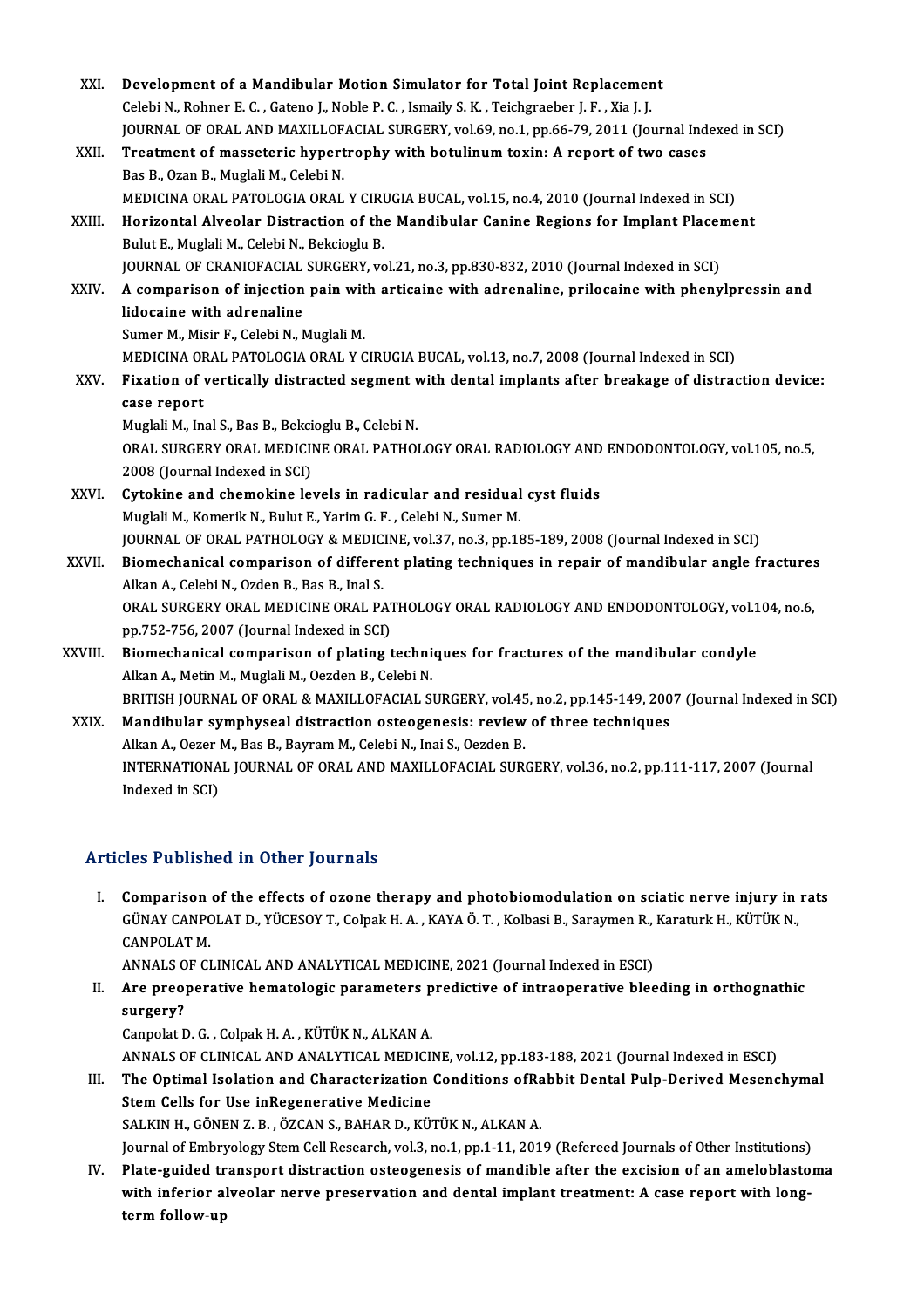ÇOLPAKH.A. ,DEMİRBAŞA.E. ,ALKANA.,KÜTÜKN.

Oral and Maxillofacial Surgery Cases, vol.5, no.1, pp.100092, 2019 (Refereed Journals of Other Institutions)

- COLPAK H. A., DEMIRBAŞ A. E., ALKAN A., KÜTÜK N.<br>Oral and Maxillofacial Surgery Cases, vol.5, no.1, pp.100092, 2019 (Refereed<br>V. Analysis of Traumatic Bone Cyst of the Jaws: A Retrospective Study<br>DEMIRAS A E. COLRAK H. A. Oral and Maxillofacial Surgery Cases, vol.5, no.1, pp.100092, 2019 (<br>Analysis of Traumatic Bone Cyst of the Jaws: A Retrospecti<br>DEMİRBAŞ A. E. , ÇOLPAK H. A. , KÜTÜK N., GÖNEN Z. B. , ALKAN A.<br>Meandres Medical and Dartal J DEMIRBAŞ A. E. , ÇOLPAK H. A. , KÜTÜK N., GÖNEN Z. B. , ALKAN A.<br>Meandros Medical and Dental Journal, vol.0, no.0, 2019 (Journal Indexed in ESCI)
- DEMIRBAŞ A. E. , ÇOLPAK H. A. , KÜTÜK N., GÖNEN Z. B. , ALKAN A.<br>Meandros Medical and Dental Journal, vol.0, no.0, 2019 (Journal Indexed in ESCI)<br>VI. Retrospective evaluation of sedation techniques for tooth extraction in GÜNAY CANPOLAT D., KÜTÜK N., YILMAZ ASAN C., ALKAN A.<br>Cumhuriyet Dental Journal, vol.21, pp.116-122, 2018 (Refereed Journals of Other Institutions) Retrospective evaluation of sedation techniques for tooth extraction in pediatric pa<br>GÜNAY CANPOLAT D., KÜTÜK N., YILMAZ ASAN C., ALKAN A.<br>Cumhuriyet Dental Journal, vol.21, pp.116-122, 2018 (Refereed Journals of Other Ins
- VII. Oroantral Açıklıkların Okluzal Splintler ile Cerrahisiz Kapatılması Cumhuriyet Dental Journal, vol.21, pp.116-122, 2018 (Refereed<br>Oroantral Açıklıkların Okluzal Splintler ile Cerrahisiz Ka<br>KÜTÜK N., DEMİRBAŞ A. E. , YILMAZ ASAN C., BAŞ B., ALKAN A.<br>Cumburiyet Dantal Journal vol.20, no.2, n Cumhuriyet Dental Journal, vol.20, no.3, pp.169-174, 2017 (Other Refereed National Journals)<br>Uyku Apnesinin Tedavisinde Ortognatik Cerrahinin Yeri KÜTÜK N., DEMİRBAŞ A. E. , YILMAZ ASAN C., BAŞ B., ALKAN A.<br>Cumhuriyet Dental Journal, vol.20, no.3, pp.169-174, 2017 (Oth<br>VIII. Uyku Apnesinin Tedavisinde Ortognatik Cerrahinin Yeri<br>VÜTÜK N. ALKAN A. GÜL AMIK N. GORAN G
- KÜTÜKN.,ALKANA.,GÜLAMUKN.,ÇOBANG. Uyku Apnesinin Tedavisinde Ortognatik Cerrahinin Yeri<br>KÜTÜK N., ALKAN A., GÜL AMUK N., ÇOBAN G.<br>Turkiye Klinikleri J Oral Maxillofac Surg-Special Topics, vol.3, no.3, pp.146-152, 2017 (Other Refereed National<br>Journale) KÜTÜK N.<br>Turkiye K.<br>Journals)<br>Hae of a Turkiye Klinikleri J Oral Maxillofac Surg-Special Topics, vol.3, no.3, pp.146-152, 2017 (Other Refereed Nat<br>Journals)<br>IX. Use of a simple appliance to prevent mucosal irritation by the distractor rod during vertical<br>distra
- Journals)<br>Use of a simple appliane<br>distraction Case report<br>MUČLALLM, CELERIN, SA Use of a simple appliance to prevent mucosal irrit<br>distraction Case report<br>MUĞLALI M., ÇELEBİ N., SAMET İ., BEKÇİOĞLU B., BAŞ B.<br>Eur LDent vel 2 no 2 np 204 207 2008 (Refereed Journ distraction Case report<br>MUĞLALI M., ÇELEBİ N., SAMET İ., BEKÇİOĞLU B., BAŞ B.<br>Eur J Dent, vol.2, no.3, pp.204-207, 2008 (Refereed Journals of Other Institutions)

### Books&Book Chapters

I. OXFORD DİŞ HEKİMLİĞİ SÖZLÜĞÜ LƏ LƏƏSK ƏMLPESTS<br>OXFORD DİŞ HEKİMLİĞİ SÖZLÜĞÜ<br>AĞRALI Ö. B., AK G., ALKAN A., ALTAN G., ARİFOĞLU Y., AYTUĞAR E., BALCIOĞLU H. A. , BALCIOĞLU N.,<br>PÜVÜKERTAN M. SUNCURTEKİN EKÇİ E. 91 SL OXFORD DİŞ HEKİMLİĞİ SÖZLÜĞÜ<br>AĞRALI Ö. B. , AK G., ALKAN A., ALTAN G., ARİF<br>BÜYÜKERTAN M., SUNGURTEKİN EKÇİ E., et al.<br>STANPUL TIP KİTAPEVİ, İstanbul 2018 AĞRALI Ö. B. , AK G., ALKAN A., ALTAN G<br>BÜYÜKERTAN M., SUNGURTEKİN EKÇİ E.<br>iSTANBUL TIP KİTAPEVİ, İstanbul, 2018

# iSTANBUL TIP KİTAPEVİ, İstanbul, 2018<br>Refereed Congress / Symposium Publications in Proceedings

- I. Removal Of Osteosynthesis Plates After Orthognathic Surgery: A Retrospective Monocentric Study ÜLKERÖ.,DEMİRBAŞA.E. ,KÜTÜKN.,KILIÇE.,ALKANA. Removal Of Osteosynthesis Plates After Orthognathic Surgery: A Retrospective Monocentric Study<br>ÜLKER Ö., DEMİRBAŞ A. E. , KÜTÜK N., KILIÇ E., ALKAN A.<br>Turkish Association Of Oral And Maxillofacial Surgery 26th Internationa ÜLKER Ö., DEMİRBAŞ A. E. , KÜTÜK N., K<br>Turkish Association Of Oral And Maxillo<br>28 April - 02 May 2019, vol.1, pp.95-96<br>Evaluation of Skalatal Balanse Afte Turkish Association Of Oral And Maxillofacial Surgery 26th International Scientific Congress, Girne, Cyprus (Kk<br>28 April - 02 May 2019, vol.1, pp.95-96<br>II. Evaluation of Skeletal Relapse After Orthognathic Surgery in Patie
- 28 April 02 May 2019, vol.1, pp.95-96<br><mark>Evaluation of Skeletal Relapse After Orthognathic Surgery in Patie</mark><br>YILDIRIM C., DEMİRBAŞ A. E. , GÜL AMUK N., KÜTÜK N., KILIÇ E., ALKAN A.<br>Turkish Association Of Oral And Mavillefa Evaluation of Skeletal Relapse After Orthognathic Surgery in Patients with Dentofacial Deformity<br>YILDIRIM C., DEMİRBAŞ A. E. , GÜL AMUK N., KÜTÜK N., KILIÇ E., ALKAN A.<br>Turkish Association Of Oral And Maxillofacial Surgery YILDIRIM C., DEMİRBAŞ A. E. , GÜL AMUK N., KÜTÜK N., KILIÇ E., ALKAN A.<br>Turkish Association Of Oral And Maxillofacial Surgery 26th International Scientific Congress, Girne, Cyprus (Kktc),<br>28 April - 02 May 2019, vol.1, pp. Turkish Association Of Oral And Maxillofacial Surgery 26th International Scientific Congress, Girne, Cyprus (Kktc)<br>28 April - 02 May 2019, vol.1, pp.149-150<br>III. The Effects of PTH (1-34) and SERM (Raloxifene) on Osseointe
- 28 Api<br>The E<br>Bone<br>MOHS The Effects of PTH (1-34) and SERM (Raloxifene) on Osseointegrat<br>Bone<br>MOHSEN F., DEMİRBAŞ A.E., KARAKAYA M., TOPAN C., KÜTÜK N., ALKAN A.<br>Oral and Mavillefacial Surgery Society (ACPID) 12th International Congress.

Bone<br>MOHSEN F., DEMİRBAŞ A. E. , KARAKAYA M., TOPAN C., KÜTÜK N., ALKAN A.<br>Oral and Maxillofacial Surgery Society (ACBID) 13th International Congress with EACMFS Endorsement, Antalya,<br>Turkay, 24, .28 April 2019, vol.1, pp. MOHSEN F., DEMİRBAŞ A. E. , KARAKAYA<br>Oral and Maxillofacial Surgery Society (A<br>Turkey, 24 - 28 April 2019, vol.1, pp.136<br>Preemptive Analsosia Effect of Intra Oral and Maxillofacial Surgery Society (ACBID) 13th International Congress with EACMFS Endorsement, Antalya,<br>Turkey, 24 - 28 April 2019, vol.1, pp.136<br>IV. Preemptive Analgesic Effect of Intravenous and Oral Ibuprofen in Ma

- Turkey, 24 28 April 2019, vol.1, pp.136<br>Preemptive Analgesic Effect of Intravenous and Oral Ib<br>A Prospective, Randomized, Double-Blind Clinical Trial IV. Preemptive Analgesic Effect of Intravenous and Oral Ibuprofen in Mandibular Third Molar Surgery: Oral and Maxillofacial Surgery Society (ACBID) 13th International Congress with EACMFS Endorsement, Antalya, DEMIRBAŞ A. E., BILGE S., KARAKAYA M., GÜNAY CANPOLAT D., KÜTÜK N., ÇELEBI S., ALKAN A. Turkey, 24 - 28 April 2019, vol.1, pp.58
- V. Evaluation of The Effects of Pre-emptive Intravenous Dexketoprophen Trometamol On Postoperative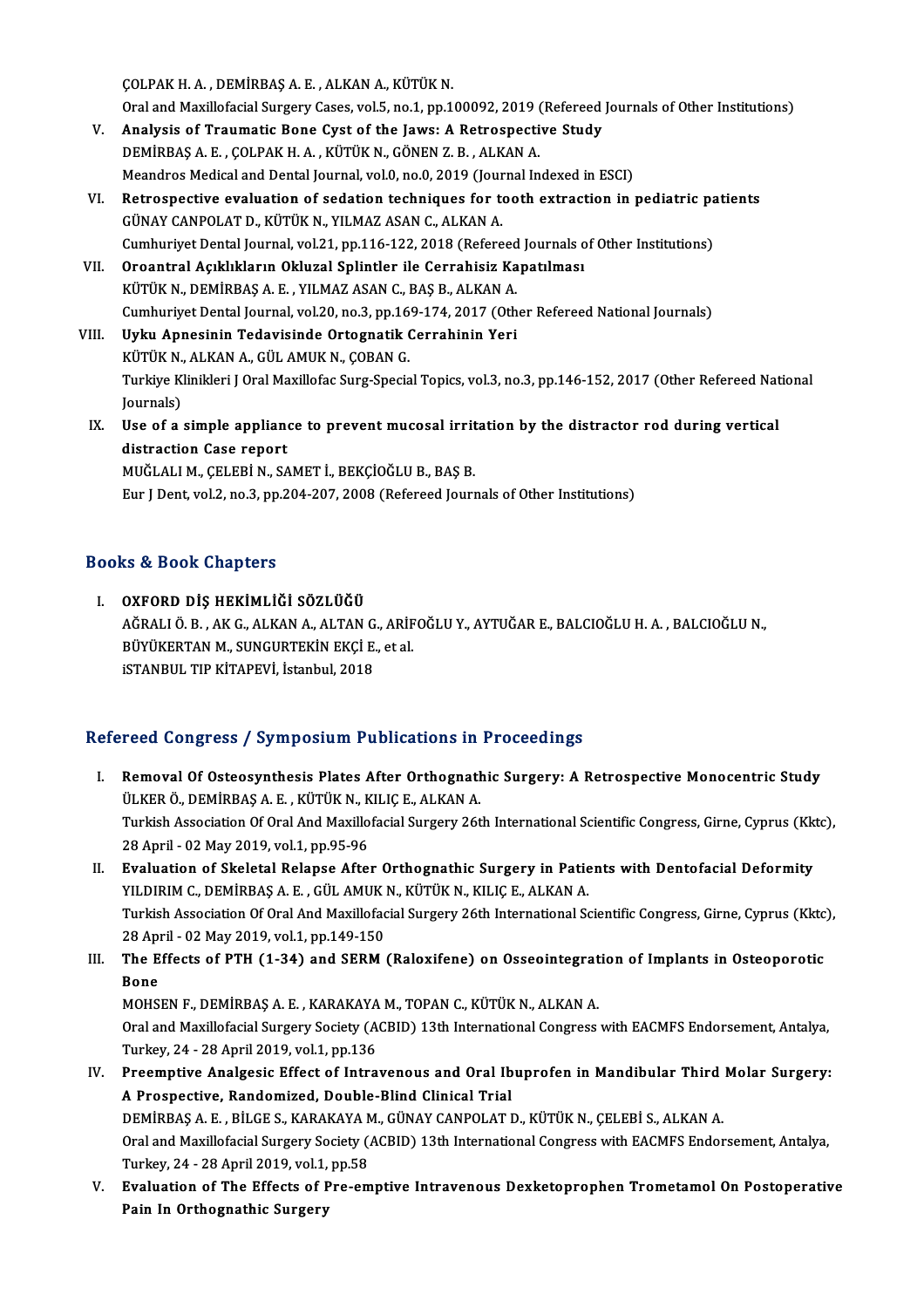KABAY.N. ,DEMİRBAŞA.E. ,KÜTÜKN.,GÜNAYCANPOLATD.,ALKANA. KABA Y. N. , DEMİRBAŞ A. E. , KÜTÜK N., GÜNAY CANPOLAT D., ALKAN A.<br>Oral and Maxillofacial Surgery Society (ACBID) 13th International Congress with EACMFS Endorsement, Antalya,<br>Turkay, 24, .28 April 2010, vol.1, pp.126 KABA Y. N. , DEMİRBAŞ A. E. , KÜTÜK N., (<br>Oral and Maxillofacial Surgery Society (A<br>Turkey, 24 - 28 April 2019, vol.1, pp.126<br>Pontafasiyal Doformiteli Hastalarda Oral and Maxillofacial Surgery Society (ACBID) 13th International Congress with EACMFS Endorsement, Antalya,<br>Turkey, 24 - 28 April 2019, vol.1, pp.126<br>VI. Dentofasiyal Deformiteli Hastalarda Ortognatik Cerrahi Sonrası İske

- Turkey, 24 28 April 2019, vol.1, pp.126<br>VI. Dentofasiyal Deformiteli Hastalarda Ortognatik Cerrahi Sonrası İskeletsel Relapsın Değerlendirilmesi<br>Y Evaluation of Skeletal Relapse After Orthognathic Surgery in Patients Dentofasiyal Deformiteli Hastalarda Ortognatik Cerrahi Sonrası İs<br>/ Evaluation of Skeletal Relapse After Orthognathic Surgery in Pat<br>YILDIRIM C., DEMİRBAŞ A. E. , GÜL AMUK N., KÜTÜK N., KILIÇ E., ALKAN A.<br>TURKISH ASSOCIATI TURKISH ASSOCIATION OF ORAL AND MAXILLOFACIAL SURGERY26th INTERNATIONAL SCIENTIFIC CONGRESS,<br>Girne, Cyprus (Kktc), 28 April - 02 May 2019 YILDIRIM C., DEMİRBAŞ A. E. , GÜL AMUK N., I<br>TURKISH ASSOCIATION OF ORAL AND MAXIL<br>Girne, Cyprus (Kktc), 28 April - 02 May 2019<br>The Effect Of Local Belease Alandronate TURKISH ASSOCIATION OF ORAL AND MAXILLOFACIAL SURGERY26th INTERNATIONAL SCIENTIFIC CONGR<br>Girne, Cyprus (Kktc), 28 April - 02 May 2019<br>VII. The Effect Of Local Release Alendronate Applied With Bone Grafts In Maxillary Sinus
- Rabbits On New Bone Formation: A Micro-CT Analysis Study The Effect Of Local Release Alendronate Applied With Bone Grafts In<br>Rabbits On New Bone Formation: A Micro-CT Analysis Study<br>YILMAZ G., DEMİRBAŞ A. E. , ÜNAL S., AKTAŞ Y., BİLGE S., KÜTÜK N., ALKAN A.<br>Oral and Mavillafasia Oral and Maxillofacial Surgery Society (ACBID) 13th International Congress with EACMFS Endorsement, Antalya,<br>Turkey, 24 - 28 April 2019, vol.1, pp.135 YILMAZ G., DEMİRBAŞ A. E., ÜNAL S., AKTAŞ Y., BİLGE S., KÜTÜK N., ALKAN A. Oral and Maxillofacial Surgery Society (ACBID) 13th International Congress with EACMFS Endorsement, Ant<br>Turkey, 24 - 28 April 2019, vol.1, pp.135<br>VIII. The Effect of Local Release Alendronate Applied With Bone Grafts In Ma
- Turkey, 24 28 April 2019, vol.1, pp.135<br>The Effect of Local Release Alendronate Applied With Bone (<br>Rabbits on New Bone Formation: A Micro-CT Analysis Study<br>Vilmes G. DEMIPPAS A E. UNALS, AKTAS V. Bilse S. KÜTÜK N. ALI The Effect of Local Release Alendronate Applied With Bone Grafts<br>Rabbits on New Bone Formation: A Micro-CT Analysis Study<br>Yılmaz G., DEMİRBAŞ A. E., ÜNAL S., AKTAŞ Y., Bilge S., KÜTÜK N., ALKAN A.<br>12th International Congre 13th InternationalCongress of Ormation: A Micro-CT Analysis Study<br>13th International Congress of Oral and Maxillofacial Surgery Society (ACBID), 24 - 28 April 2019<br>13th International Congress of Oral and Maxillofacial Surg Yılmaz G., DEMİRBAŞ A. E. , ÜNAL S., AKTAŞ Y., Bilge S., KÜTÜK N., ALKAN A.<br>13th International Congress of Oral and Maxillofacial Surgery Society (ACBID), 24 - 28 April 2019<br>IX. Kortikotomi Destekli Hızlı Ortodontik Te
- 13th International Congress of Oral and M<br>Kortikotomi Destekli Hızlı Ortodontik<br>Kemik Kalınlığının Değerlendirilmesi<br>CÖNEN 7-P ALIZAN A- EVİZER A- KÜTÜL Kortikotomi Destekli Hızlı Ortodontik Tedavi Gören S<br>Kemik Kalınlığının Değerlendirilmesi<br>GÖNEN Z. B., ALKAN A., EKİZER A., KÜTÜK N., TAŞDEMİR Z.<br>International Science Ard Asademis Congress (INSAC'19), 8 Kemik Kalınlığının Değerlendirilmesi<br>GÖNEN Z. B. , ALKAN A., EKİZER A., KÜTÜK N., TAŞDEMİR Z.<br>International Science And Academic Congress (INSAC'18), 8 - 09 December 2018<br>Siddetli İskeletsel Maksiller Darlığın Transpalatal GÖNEN Z. B. , ALKAN A., EKİZER A., KÜTÜK N., TAŞDEMİR Z.<br>International Science And Academic Congress (INSAC'18), 8 - 09 December 2018<br>X. Siddetli İskeletsel Maksiller Darlığın Transpalatal Distraksiyon ile Tedavisi
- Şiddetli İskeletsel Maksiller Darlığın Transpalatal Distraksiyon ile Tedavisi<br>KURT G., TÜRKER G., GÜL AMUK N., KÜTÜK N. Şiddetli İskeletsel Maksiller Darlığın Transpalatal Distraksiyon ile Tedavisi<br>KURT G., TÜRKER G., GÜL AMUK N., KÜTÜK N.<br>16. Uluslararası Türk Ortodonti Derneği Kongresi, İzmir, Turkey, 13 - 17 October 2018<br>Plaad Lass And O
- XI. Blood Loss And Operative Time Reduction In BSSOWith An Ultrasonic Bone Scalpel 16. Uluslararası Türk Ortodonti Derneği Kongre<br>Blood Loss And Operative Time Reduction<br>DEMİRBAŞ A. E. , BİLGE S., KÜTÜK N., ALKAN A.<br>24th Congress of the Euronean Association for 24th Congress of the European Association for Cranio Cranio Maxillo Facial Surgery, Munich, Germany, 18 - 21<br>September 2018, vol.1, pp.23 DEMİRBAŞ A.E., BİLGE S., KÜTÜK N., ALKAN A. 24th Congress of the European Association for Cranio Cranio Maxillo Facia<br>September 2018, vol.1, pp.23<br>XII. Recurrent Unicystic Ameloblastoma of the Mandible: Case Report<br>DEMIPPAS A. E. CULIVEVE BUCES KÜTÜK N
- September 2018, vol.1, pp.23<br>Recurrent Unicystic Ameloblastoma of the l<br>DEMİRBAŞ A. E. , GULİYEV E., BİLGE S., KÜTÜK N.<br>Turkish Assosiation Oral and Mavillafasial Surson Turkish Association Oral and Maxillofacial Surgery 25th International Scientific Congress, Kyrenia, Cyprus (Kktc),<br>13 - 17 May 2018, vol.1, pp.503-504 DEMİRBAŞ A. E., GULİYEV E., BİLGE S., KÜTÜK N. Turkish Association Oral and Maxillofacial Surgery 25th International Scientific Congress, Kyrenia, Cyprus (Kkto<br>13 - 17 May 2018, vol.1, pp.503-504<br>XIII. Plasmacytoma of The Jaws Presenting as A First Sign of Multiple Mye

## 13 - 17 May 2018, vol.1, pp.503-504<br>Plasmacytoma of The Jaws Presenting as A Firs<br>AKKOYUN E. F. , BİLGE S., DEMİRBAŞ A. E. , KÜTÜK N.<br>JAOMS, ACPİD Joint Congress in Conjungtion with AC Plasmacytoma of The Jaws Presenting as A First Sign of Multiple Myeloma: Report of Three Cases<br>AKKOYUN E. F. , BİLGE S., DEMİRBAŞ A. E. , KÜTÜK N.<br>IAOMS- AÇBİD Joint Congress in Conjunction with AÇBİD 12th Congress, Antaly AKKOYU<br>IAOMS-<br>pp.116 IAOMS-AÇBİD Joint Congress in Conjunction with AÇBİD 12th Con<br>pp.116<br>XIV. Efficacy of Ultrasonic Bone Scalpel in Le Fort I Osteotomy<br>pemippas a E plices wüttiv N celepis al KAN A

pp.116<br>Efficacy of Ultrasonic Bone Scalpel in Le Fort I Oste<br>DEMİRBAŞ A. E. , BİLGE S., KÜTÜK N., ÇELEBİ S., ALKAN A.<br>JAOMS, ACPİD Joint Congress in Conjunction with ACPİD 1 IAOMS-AÇBİD Joint Congress in Conjunction with AÇBİD 12th Congress, Antalya, Turkey, 9 - 13 May 2018, vol.1, pp.57 DEMIRBAŞ A. E., BİLGE S., KÜTÜK N., ÇELEBİ S., ALKAN A. IAOMS- AÇBİD Joint Congress in Conjunction with AÇBİD 12th Congress, Antalya, Turkey, 9 - 13 May 2018, vol.:<br>pp.57<br>XV. Glenoid Fossa Erosion Developing Rapidly After Condylar Reconstraction Plate Breakage: A Case

## pp.57<br>Glenoid<br>Report<br>DEMipp Glenoid Fossa Erosion Developing Rapidly<br>Report<br>DEMİRBAŞ A.E., BİLGE S., ÇELEBİ S., KÜTÜK N.<br>Turkich Assosiation Oral and Mavillefasial Surg.

DEMIRBAŞ A.E., BİLGE S., ÇELEBİ S., KÜTÜK N.

Report<br>DEMİRBAŞ A. E. , BİLGE S., ÇELEBİ S., KÜTÜK N.<br>Turkish Association Oral and Maxillofacial Surgery 25th International Scientific Congress, Kyrenia, Cyprus (Kktc),<br>13 - 17 Mav 2018, vol.1, pp.392-393 Turkish Association Oral and Maxillofacial Surgery 25th International Scientific Congress, Kyrenia, Cyprus (Kktc),<br>13 - 17 May 2018, vol.1, pp.392-393<br>XVI. Dudak Damak Yarığı Onarılmış Bir Hastada Ortognatik ve Kemik İ

## 13 - 17 May 2018, vol.1, pp.392-393<br>Dudak Damak Yarığı Onarılmış Bir H.<br>Deformitenin Tedavisi Olgu Sunumu<br>Pit CES DEMİPPASA E. KüTÜKN ALK Dudak Damak Yarığı Onarılmış Bir Hastada Ortognatik ve Kemi<br>Deformitenin Tedavisi Olgu Sunumu<br>BİLGE S., DEMİRBAŞ A. E. , KÜTÜK N., ALKAN A., GÜL AMUK N., KILIÇ K.<br>4th International Congress of the Turkish Cleft Lin and Pel

Deformitenin Tedavisi Olgu Sunumu<br>BİLGE S., DEMİRBAŞ A. E. , KÜTÜK N., ALKAN A., GÜL AMUK N., KILIÇ K.<br>4th International Congress of the Turkish Cleft Lip and Palate Society, İzmir, Turkey, 21 - 24 September 2017, vol.1,<br>p BİLGE S<br>4th Inte<br>pp.129<br>Tempe

## XVII. Temporomandibular Eklem Düzensizliklerinin Konik Işınlı Bilgisayarlı Tomografi ile Spatyal Analiz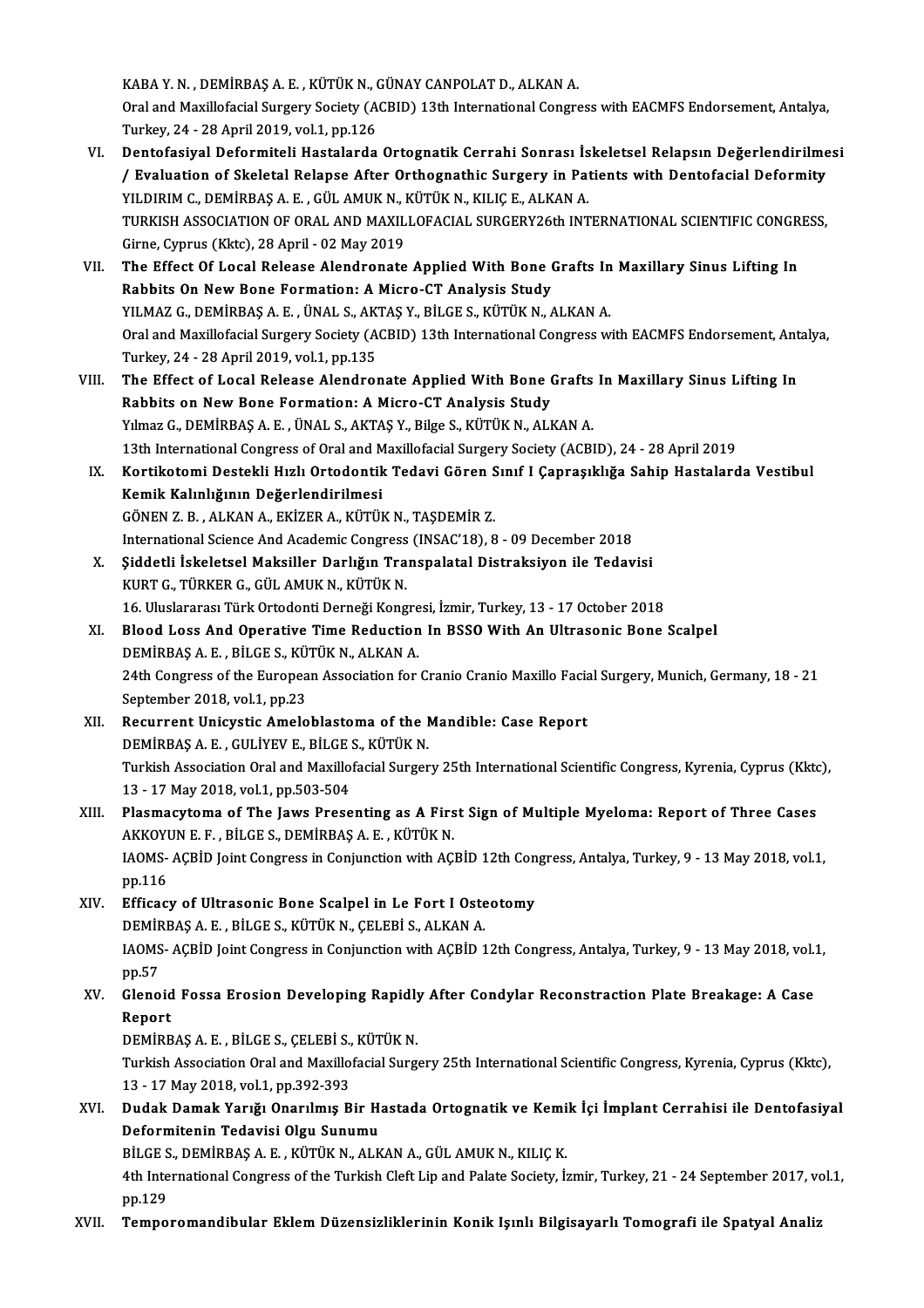Karşılaştırması.

Karşılaştırması.<br>ETÖZ M., SOYDAN D., KÜTÜK N.<br>TDB 23. Uluslararası Diş Hekimliği Kongresi, 21-24 Eylül 2017, 21 - 24 September 2017<br>Pudak Ramak Yanığı Onanılmış Bir Hastada Ontagnatik ve Kamik İsi İmplant Ge

|              | ETÖZ M., SOYDAN D., KÜTÜK N.                                                                                                                                                                     |
|--------------|--------------------------------------------------------------------------------------------------------------------------------------------------------------------------------------------------|
|              | TDB 23. Uluslararası Diş Hekimliği Kongresi, 21-24 Eylül 2017, 21 - 24 September 2017                                                                                                            |
| XVIII.       | Dudak Damak Yarığı Onarılmış Bir Hastada Ortognatik ve Kemik İçi İmplant Cerrahisi ile Dentofasiyal                                                                                              |
|              | Deformitenin Tedavisi Olgu Sunumu                                                                                                                                                                |
|              | BİLGE S., DEMİRBAŞ A. E., KÜTÜK N., ALKAN A., GÜL AMUK N., KILIÇ K.                                                                                                                              |
|              | Dudak Damak Yarıkları Derneği 4. Uluslararası Kongresi, İzmir, Turkey, 21 - 24 September 2017                                                                                                    |
| XIX.         | Intraoperative Complications in Orthognathic Surgery: Retrospective Evaluation of 250 Cases.                                                                                                     |
|              | DEMİRBAŞ A.E., ÜLKER Ö., KÜTÜK N., KILIÇ E., ALKAN A.                                                                                                                                            |
|              | 24th International Congress of Turkish Association of Oral and Maxillofacial Surgery (TAOMS), Bodrum, Turkey,                                                                                    |
|              | 23 - 27 May 2017, vol 1, pp 64                                                                                                                                                                   |
| XX.          | Displacement of a Dental Implant and Cover Screws into Submandibular Space: A Case Report.                                                                                                       |
|              | AKKOYUN E.F., DEMİRBAŞ A. E., TAŞDEMİR Z., KÜTÜK N., ALKAN A.                                                                                                                                    |
|              | 24th International Congress of Turkish Association of Oral and Maxillofacial Surgery (TAOMS), Bodrum, Turkey,                                                                                    |
|              | 23 - 27 May 2017, vol.1, pp.154-155                                                                                                                                                              |
| XXI.         | Osteochondroma of A Dislocated Mandibular Condyle: A Case Report.                                                                                                                                |
|              | KÜTÜK N., DEMİRBAŞ A. E., KALKAN V., MOHSEN F., ALKAN A.                                                                                                                                         |
|              | 24th International Congress of Turkish Association of Oral and Maxillofacial Surgery (TAOMS), Bodrum, Turkey,                                                                                    |
|              | 23 - 27 May 2017, vol 1, pp 162-163                                                                                                                                                              |
| XXII.        | Comparison of Ozon and Photobiomodulation Therapieson Mental Nerve Injury in Rats                                                                                                                |
|              | Yücesoy T., Kütük N., Günay Canpolat D., Alkan A.                                                                                                                                                |
|              | AÇBİD 10th International Congress-2016, Antalya, Turkey, 11 - 15 May 2016                                                                                                                        |
| XXIII.       | Broken Arthroscope Complication in Due Course of Temporomandibular t Arthroscopy                                                                                                                 |
|              | Yücesoy T., KÜTÜK N., ALKAN A.                                                                                                                                                                   |
|              | ACBID 10th International Congress, Antalya, Turkey, 11 - 15 May 2016                                                                                                                             |
| <b>XXIV</b>  | Management of a Patient With Cockayne Syndrome In Terms of Dental Care                                                                                                                           |
|              | Yücesoy T., GÜNAY CANPOLAT D., KÜTÜK N., ALKAN A.                                                                                                                                                |
|              | ACBID 10th International Congress, Antalya, Turkey, 11 - 15 May 2016                                                                                                                             |
| XXV.         | Influence of Patient Anxiety on Operation Quality and Surgeon s Comfort in Third Molar Surgery                                                                                                   |
|              | BAŞ B., KÜTÜK N., Çağlar Turun A., ÖZDEN B., Gurbanov V., Yılmaz Z.                                                                                                                              |
|              | ACBID 10th International Congress, Antalya, Turkey, 11 - 15 May 2016                                                                                                                             |
| XXVI.        | Effect of dental pulp derived mesenchymal stem cells on mental nevre repair                                                                                                                      |
|              | GÖNEN Z. B., GÜNAY CANPOLAT D., YAY A. H., BAHAR D., KÜTÜK N., ÇOLPAK H. A., Yalçın b., ALKAN A.                                                                                                 |
|              | Türk Anesteziyoloji ve Reanimasyon Derneği 49. Ulusal Kongresi, Turkey, 2 - 06 December 2015                                                                                                     |
| <b>XXVII</b> | TGF ß1 transfectionPRP on chondrogenic differentiation of DP MSCs                                                                                                                                |
|              | Hasan S., GÖNEN Z. B., BAHAR D., TAHERİ S., KÜTÜK N., ÖZCAN S.                                                                                                                                   |
|              | 2nd International Congress on Stem CellCellular Therapies, Antalya, Turkey, 15 - 18 October 2015                                                                                                 |
| XXVIII.      | Development Of A Three Directional Distractor System For The Correction Of Maxillary Transverse                                                                                                  |
|              | And Sagittal Deficiency                                                                                                                                                                          |
|              | Canay Y., KÜTÜK N., KURT G., ALKAN A.                                                                                                                                                            |
|              | ACBID 9th International Congress, Antalya, Turkey, 27 - 31 May 2015                                                                                                                              |
| <b>XXIX</b>  | Unilateral Temporomandibular Joint Ankylosis Treated With Custom made Fossa Prosthesis A Case                                                                                                    |
|              | Report                                                                                                                                                                                           |
|              | Süheyb B., ETÖZ O. A., GÜMÜŞ H. Ö., KÜTÜK N., ALKAN A.                                                                                                                                           |
|              | ACBID 9th International Congress, 27 - 31 May 2015                                                                                                                                               |
| XXX.         | Comparison of the analgesic effects of pulse radiofrequency and cryoablation in rabbits with mental                                                                                              |
|              | nerve neuropathic pain                                                                                                                                                                           |
|              | GÜNAY CANPOLAT D., DOĞRUEL F., KÜTÜK N., SOYLU E., YILDIRIM M. D., UĞUR F.<br>Turkish Association of Oral and Maxillofacial Surgery, 22nd International Scientific Congress, Turkey, 19 - 22 May |
|              | 2015                                                                                                                                                                                             |
| XXXI.        | Effect of using boric acid on new bone growing in the process of maxillary sinus floor lifting                                                                                                   |
|              |                                                                                                                                                                                                  |